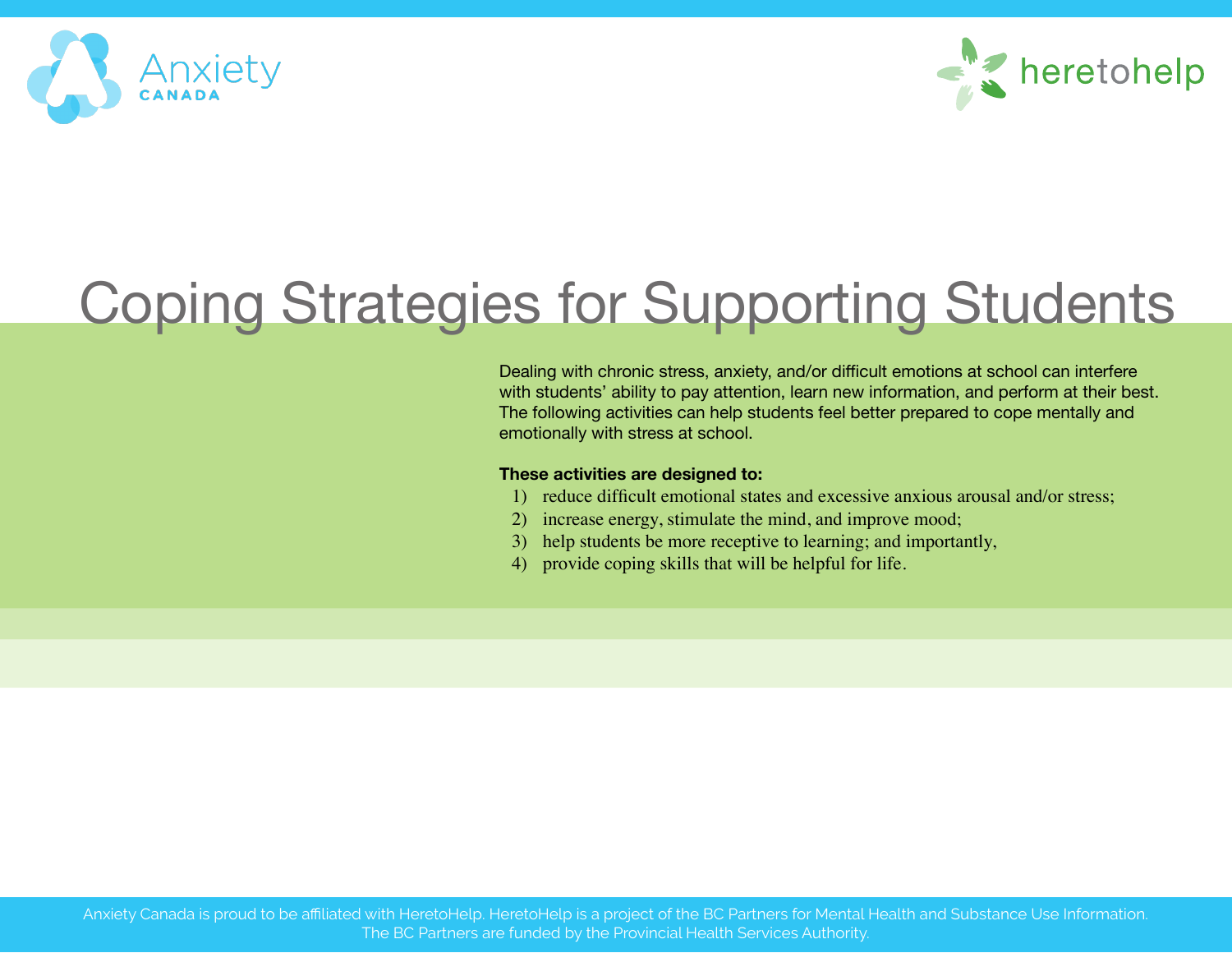# **CALMING STRATEGIES**

**Overall Goal:** To activate the body's "relaxation response", which calms the body and helps to settle the mind. These activities can be used to "dial down" anxiety and manage stress throughout the school day.

**Rationale:** Uncomfortable physical symptoms (e.g., tummy aches, sore muscles, headaches) can often be a sign of anxiety or stress, and naturally our attention can focus on our physical discomfort. We can "dial down" these physical sensations by intentionally and repeatedly practicing calming exercises. These exercises can induce a more relaxed state and decrease physical tension, so we are able to attend to other important things, such as our teacher or schoolwork.

When feeling anxious or panicky, we tend to take fast or shallow breaths (or in extreme cases, hyperventilate). Over-breathing leads to too much oxygen in our system, which can result in dizziness, chest pain, and tingling. These sensations can make us feel even more anxious, starting a vicious cycle of increased anxiety. Practicing **calm or deep breathing** on a regular basis, even when not feeling particularly anxious, can create a healthy habit for life. You can do breathing exercises anywhere, anytime, and they work relatively quickly. **Guided Imagery** (e.g. visualizations) can also help students settle their minds by temporarily shifting focus away from worries and concerns. **Muscle tense and release** reduces tension in the body that students may be holding on to, and creates a looser, more relaxed physical state.

| <b>ACTIVITY</b>                              | <b>INSTRUCTIONS</b>                                                                                                                                                                                                                                                                                                                                                                                                                                                                                                                                                                                  | <b>RESOURCES</b>                                                                                                                                                                                                                                                                                                                                                                                                                          | <b>EXTRA NOTES</b>                                                                                                                                                                                                                                                                                                                                                                                                                                                                                                                                                                                                                                                                                                                                                                                                                                                                                                                                          |
|----------------------------------------------|------------------------------------------------------------------------------------------------------------------------------------------------------------------------------------------------------------------------------------------------------------------------------------------------------------------------------------------------------------------------------------------------------------------------------------------------------------------------------------------------------------------------------------------------------------------------------------------------------|-------------------------------------------------------------------------------------------------------------------------------------------------------------------------------------------------------------------------------------------------------------------------------------------------------------------------------------------------------------------------------------------------------------------------------------------|-------------------------------------------------------------------------------------------------------------------------------------------------------------------------------------------------------------------------------------------------------------------------------------------------------------------------------------------------------------------------------------------------------------------------------------------------------------------------------------------------------------------------------------------------------------------------------------------------------------------------------------------------------------------------------------------------------------------------------------------------------------------------------------------------------------------------------------------------------------------------------------------------------------------------------------------------------------|
| <b>Slow Breathing</b><br>(or calm breathing) | The focus of slow/calm<br>breathing is simply to slow<br>down the rate of breath, which<br>sends the brain and body<br>the message that there is no<br>emergency. Although you<br>can give students specific<br>instructions around breathing<br>in or out through their nose<br>or mouth, students should<br>be encouraged to do what<br>feels most comfortable. The<br>important thing is to take at<br>least 10 breath cycles (lasting<br>about two minutes) to have a<br>more potent effect. However,<br>even three slow, steady<br>releasing breaths before or<br>during a test can be helpful. | <b>AnxietyBC website</b><br>instructions and recordings<br>for doing calm breathing<br>*note that the count here is<br>1-2-3-4, hold, 1-2-3-4, hold.<br><b>MindShift app recording</b><br>"Calm Breathing"<br>(under chill tools)<br><b>GOZEN 4-7-8 Breathing</b><br>Animation, approx. 3.5<br>minutes (youtube video)* the<br>counting on this video can feel<br>too slow, may want to warn of<br>this in advance, can speed up<br>a bit | For some, paying attention to their breathing<br>may actually increase anxiety, especially if<br>the sensation of having difficulty breathing is<br>associated with frightening situations in the past<br>(e.g., asthma problems or a panic attack). It can<br>be helpful to check in with students about whether<br>focusing on breathing was hard, and if so, what<br>part was hard and what were they worried<br>might happen, etc. and normalize the different<br>experiences.<br><b>Important note:</b> For any activity that you invite<br>students to close their eyes, let them know that<br>your eyes will be open and you will make sure<br>that their bodies and their stuff is safe the<br>whole time. For some students, closing their eyes<br>can be uncomfortable or scary. Some students<br>may find it more comfortable keeping their eyes<br>open, but diverting their gaze to something in the<br>room or on the floor in front of them. |

ww.Anxiety.com 2010. Www.Anxiety.com 2010. Www.Anxiety.com 2010. Www.Anxiety.com 2010. Www.Anxiety.com 2010. W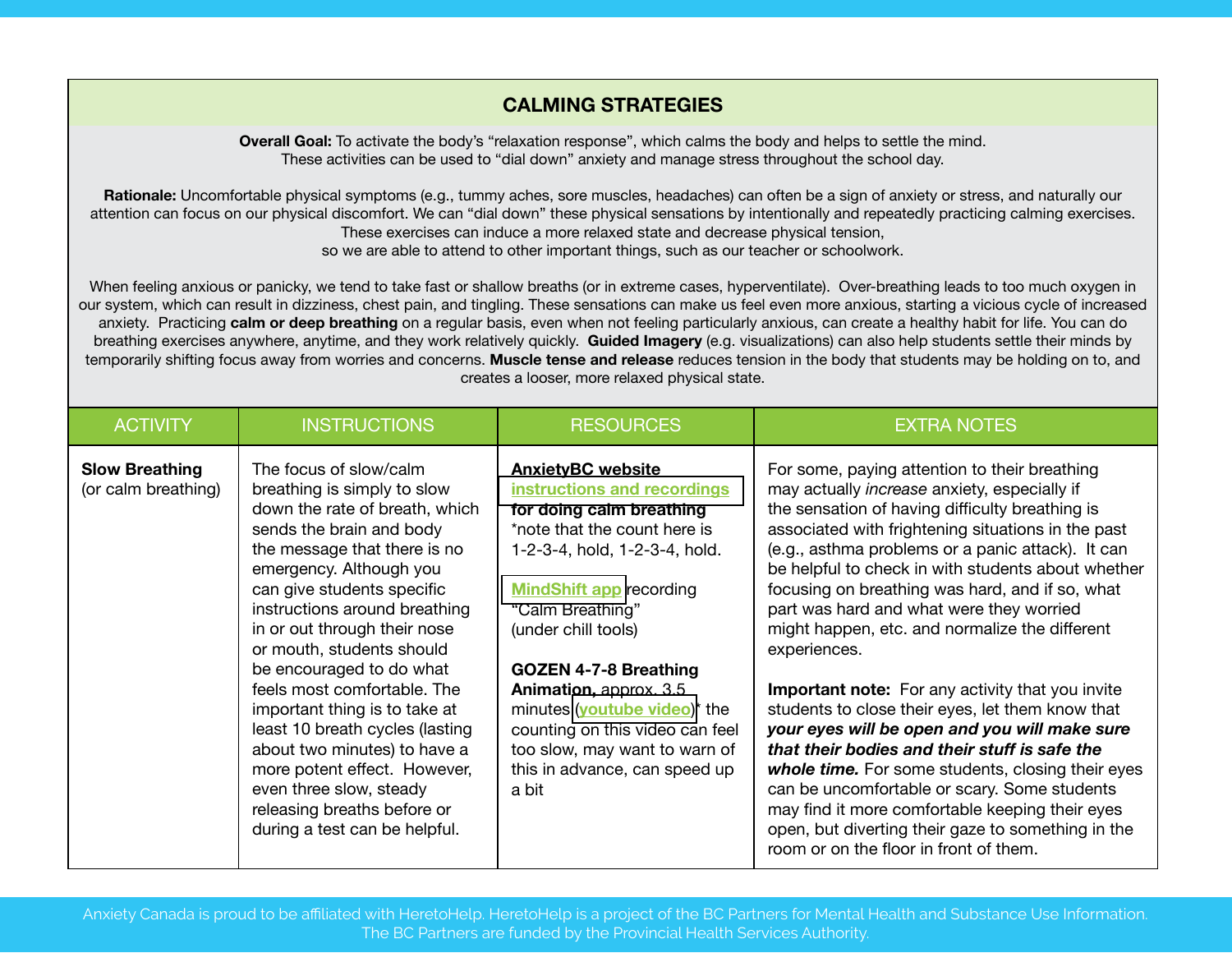| <b>CALMING STRATEGIES - cont.</b>                                   |                                                                                                                                                                                                                                                                                                                                                                                                                                                                                                                                                                                                                                                                                                                                                                                                                                    |                                                                                                                                                                                                                                                                                                                                                           |                                                                                                                                                                                                                                                                                                                                                                                          |  |
|---------------------------------------------------------------------|------------------------------------------------------------------------------------------------------------------------------------------------------------------------------------------------------------------------------------------------------------------------------------------------------------------------------------------------------------------------------------------------------------------------------------------------------------------------------------------------------------------------------------------------------------------------------------------------------------------------------------------------------------------------------------------------------------------------------------------------------------------------------------------------------------------------------------|-----------------------------------------------------------------------------------------------------------------------------------------------------------------------------------------------------------------------------------------------------------------------------------------------------------------------------------------------------------|------------------------------------------------------------------------------------------------------------------------------------------------------------------------------------------------------------------------------------------------------------------------------------------------------------------------------------------------------------------------------------------|--|
| <b>ACTIVITY</b>                                                     | <b>INSTRUCTIONS</b>                                                                                                                                                                                                                                                                                                                                                                                                                                                                                                                                                                                                                                                                                                                                                                                                                | <b>RESOURCES</b>                                                                                                                                                                                                                                                                                                                                          | <b>EXTRA NOTES</b>                                                                                                                                                                                                                                                                                                                                                                       |  |
| <b>Deep Abdominal</b><br><b>Breathing</b><br>(or "belly breathing") | In deep breathing, the focus<br>is on breathing from your<br>diaphragm. Abdominal breathing<br>can sometimes give you more<br>energy, as it introduces nutrient<br>rich oxygen to the blood. This<br>is a technique practiced by<br>singers and actors to improve<br>performance.<br>Students can first practice<br>while lying on their backs (with<br>a pillow under their knees, if<br>possible). Invite them to put<br>one hand on their 'tummy' or<br>abdomen, and one hand on<br>chest. "As you breathe, make<br>sure the hand on your stomach<br>is moving up and down rather<br>than one on your chest. If<br>the hand on your stomach is<br>moving, you are breathing more<br>deeply."<br>Once students get the hang of<br>it while lying down, they can try<br>it from seated position (hand<br>positions are the same). | Youtube video of a<br>Physiotherapist reviewing<br>abdominal breathing from lying<br>down position, and transitioning<br>to seated position $(-3 \text{ min})$ - for<br>educator reference only*<br><b>PsychCentral article on more</b><br>details about the physiology<br>and benefits of deep abdominal<br>breathing - for educators<br>reference only* | You can introduce visual prompts to help, such<br>as imagining blowing up a balloon in the belly, to<br>ensure that the diaphragm is doing the work. For<br>immediate visual feedback, you could also have<br>students place a beanbag or small stones (or<br>similar) on their bellies while lying down, and have<br>students focus on the object moving up and down<br>as they breath. |  |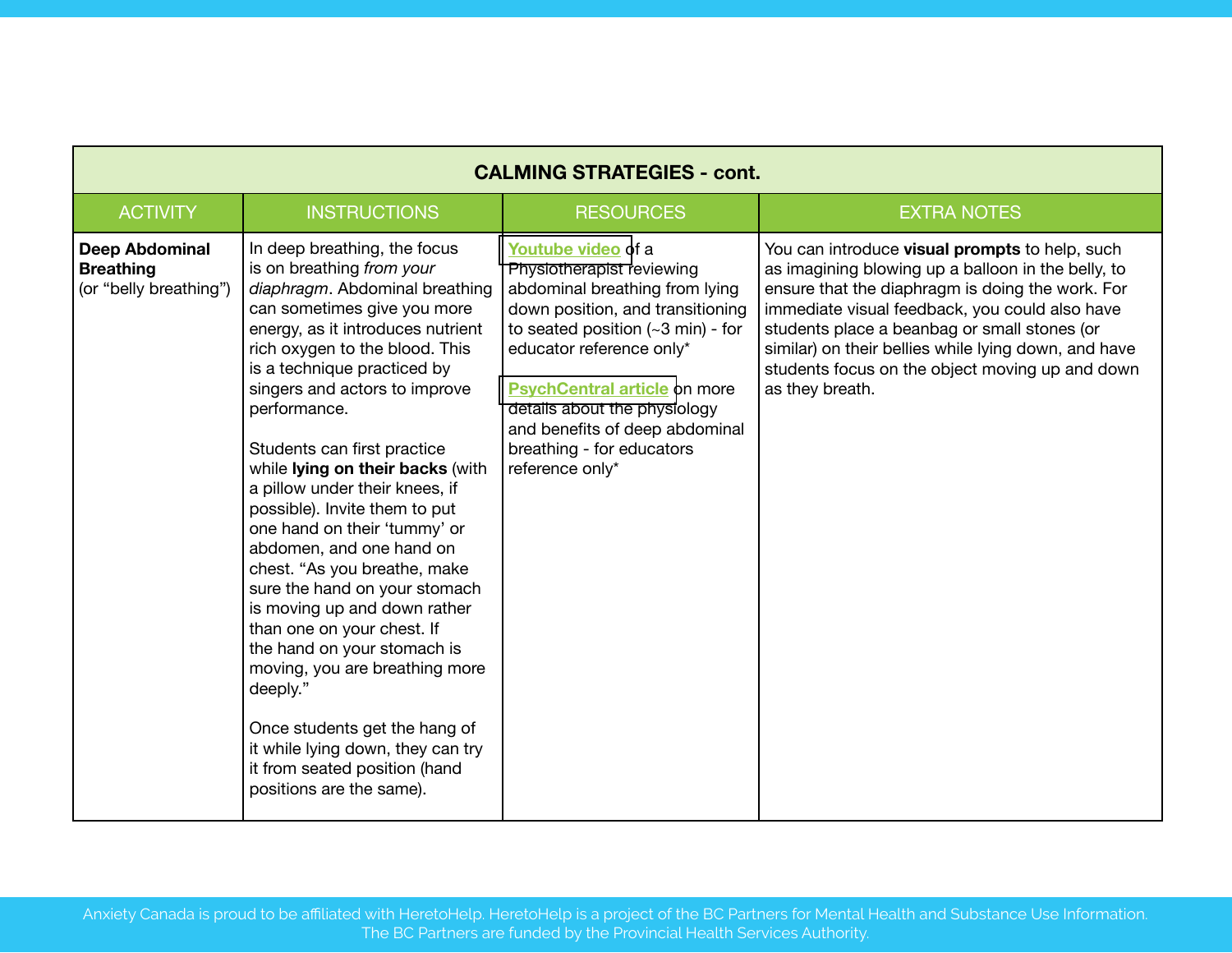| <b>CALMING STRATEGIES - cont.</b> |                                                                                                                                                                                                                                                                                                                                                                                                                                                                                                                                                                                                                                                                                                                                                                                                                                                                                             |                                                                                                                                                                          |                                                                                                                                                                                                                                                                                                             |  |
|-----------------------------------|---------------------------------------------------------------------------------------------------------------------------------------------------------------------------------------------------------------------------------------------------------------------------------------------------------------------------------------------------------------------------------------------------------------------------------------------------------------------------------------------------------------------------------------------------------------------------------------------------------------------------------------------------------------------------------------------------------------------------------------------------------------------------------------------------------------------------------------------------------------------------------------------|--------------------------------------------------------------------------------------------------------------------------------------------------------------------------|-------------------------------------------------------------------------------------------------------------------------------------------------------------------------------------------------------------------------------------------------------------------------------------------------------------|--|
| <b>ACTIVITY</b>                   | <b>INSTRUCTIONS</b>                                                                                                                                                                                                                                                                                                                                                                                                                                                                                                                                                                                                                                                                                                                                                                                                                                                                         | <b>RESOURCES</b>                                                                                                                                                         | <b>EXTRA NOTES</b>                                                                                                                                                                                                                                                                                          |  |
| <b>Imagery Breathing</b>          | Many children prefer having<br>something more concrete to<br>imagine when doing breathing<br>exercises. Below is a list of<br>images you can share with<br>students:<br><b>Blowing on soup: Imagine</b><br>that you have a big spoon full<br>of yummy soup in front of you.<br>But it's too hot and you need to<br>gently blow on the spoonful to<br>cool it off. The breath must be<br>steady and gentle enough that<br>the soup doesn't blow off the<br>spoon.<br>Square Breathing: Making a<br>square with your finger in front<br>of you as you breathe in for 4<br>counts, hold for 4 counts, exhale<br>for 4 counts, and hold for 4<br>counts (see image)<br><b>Colour breathing: Breathing in</b><br>and out a certain colour (e.g.,<br>imagine breathing in the colour<br>green, and breathing out red).<br>You can either have the students<br>choose colours, or suggest<br>some. | <b>Origami Breathing</b><br>visualization (click here)<br>is a nice visualization of a<br>steady design expanding and<br>contracting that the breath can<br>be timed to. | <b>Breathe</b> in<br>4 Seconds<br>4 Seconds<br>Hold<br>Hold<br>4 Seconds<br>4 Seconds<br><b>Breathe Out</b><br>For younger children, you can use toys and visual<br>prompts to demonstrate slow, steady breath (e.g.<br>steadily blowing one big bubble vs lots of tiny<br>bubbles, using a pinwheel, etc.) |  |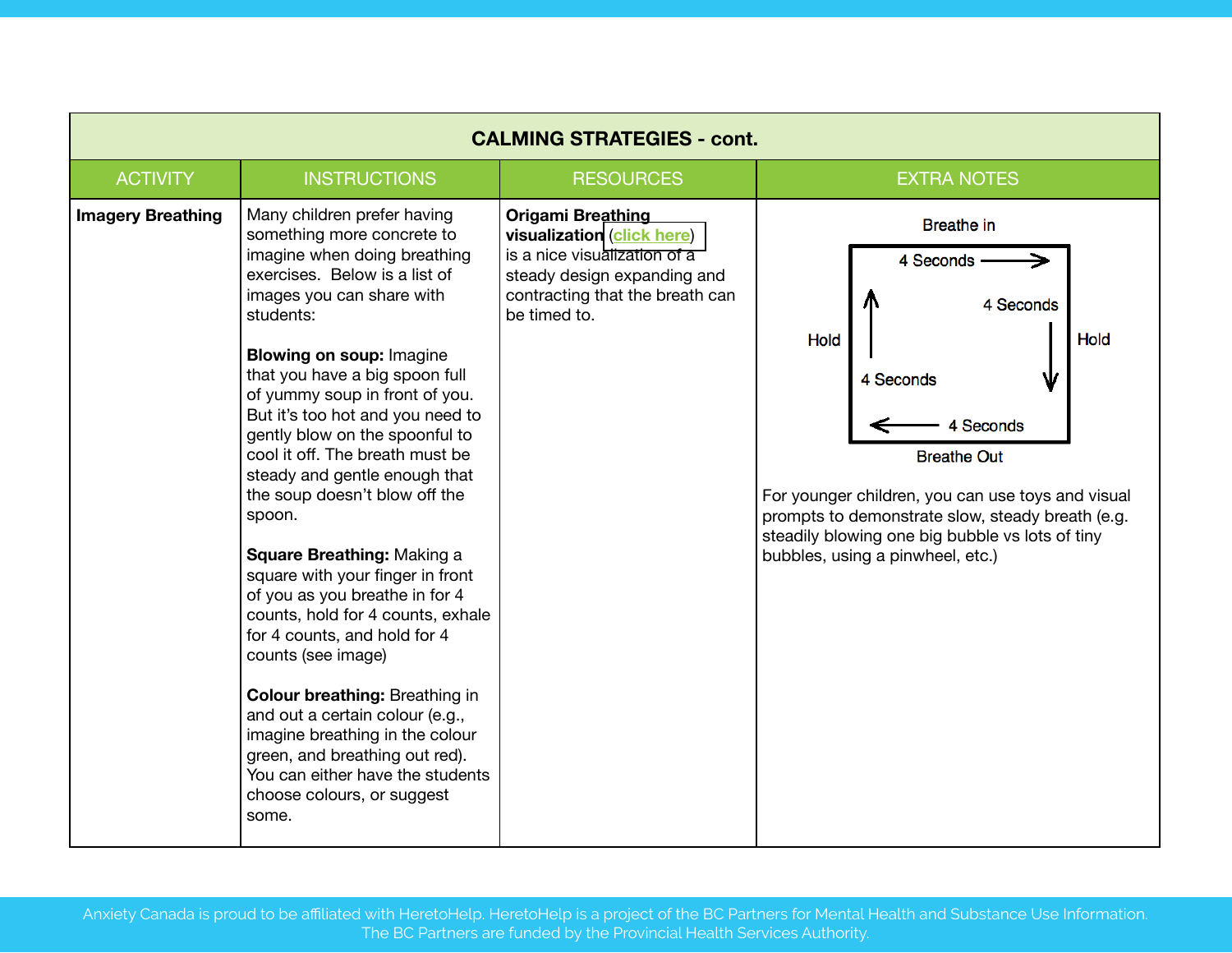|                                                                               | <b>CALMING STRATEGIES - cont.</b>                                                                                                                                                                                                                                                                                                                                                                                                                                                                                                                                                                                                                                        |                                                                                                                                                                                                                                                                                                                                                                                                                                                                                                                                                                                                                                                                                                                                                       |                                                                                                                                                                                                                                                                                                                                                                   |  |  |
|-------------------------------------------------------------------------------|--------------------------------------------------------------------------------------------------------------------------------------------------------------------------------------------------------------------------------------------------------------------------------------------------------------------------------------------------------------------------------------------------------------------------------------------------------------------------------------------------------------------------------------------------------------------------------------------------------------------------------------------------------------------------|-------------------------------------------------------------------------------------------------------------------------------------------------------------------------------------------------------------------------------------------------------------------------------------------------------------------------------------------------------------------------------------------------------------------------------------------------------------------------------------------------------------------------------------------------------------------------------------------------------------------------------------------------------------------------------------------------------------------------------------------------------|-------------------------------------------------------------------------------------------------------------------------------------------------------------------------------------------------------------------------------------------------------------------------------------------------------------------------------------------------------------------|--|--|
| <b>ACTIVITY</b>                                                               | <b>INSTRUCTIONS</b>                                                                                                                                                                                                                                                                                                                                                                                                                                                                                                                                                                                                                                                      | <b>RESOURCES</b>                                                                                                                                                                                                                                                                                                                                                                                                                                                                                                                                                                                                                                                                                                                                      | <b>EXTRA NOTES</b>                                                                                                                                                                                                                                                                                                                                                |  |  |
| <b>Mental Vacations</b><br>(Guided Imagery<br>and Relaxing Music/<br>Visuals) | For guided visualizations, let<br>students know that they are<br>going to take a little vacation in<br>their minds. Invite them to take<br>some slow breaths before, and<br>then follow along to the guiding<br>voice (either your own voice, or<br>a recording). There is nothing<br>they need to do except let go<br>of distractions and focus on the<br>guide.<br>Normalize that it can sometimes<br>be difficult to picture things in<br>your head. If they are having<br>trouble, see if they can let go of<br>striving for a certain outcome -<br>there is no wrong or right way<br>to do this. Whatever they see<br>or experience is what should be<br>happening. | <b>MindShift app 'mental</b><br>vacations'<br><b>AnxietyBC - Perspective on</b><br><b>Worries:</b><br>Out of this World Visualization<br><b>Audio</b> and Script<br><b>AnxietyBC - Immersive</b><br><b>Visualization:</b><br>Relaxing Beach Visualization<br><b>Audio</b> and Script<br><b>Relaxing Music and Visuals:</b><br><b>Calm.com</b> (customize<br>background, sounds, time - very<br>good website, also an app). Can<br>have on screen to 'set tone'<br>when students are doing some<br>quiet activities in the day<br>Youtube of relaxing streaming<br>music, which can be played in<br>background. (Many more on<br>youtube, have fun hunting!)<br><b>Dot visualization</b> (imagining<br>yourself as a dot and the world<br>as a circle) | Students will respond differently to these<br>visualizations - some may find them quite powerful<br>and enjoyable, while others may have a hard time<br>with them or not like them as much. Just normalize<br>these different reactions and let them know that<br>there are lots of different tools to try out and<br>everyone will find ones that work for them. |  |  |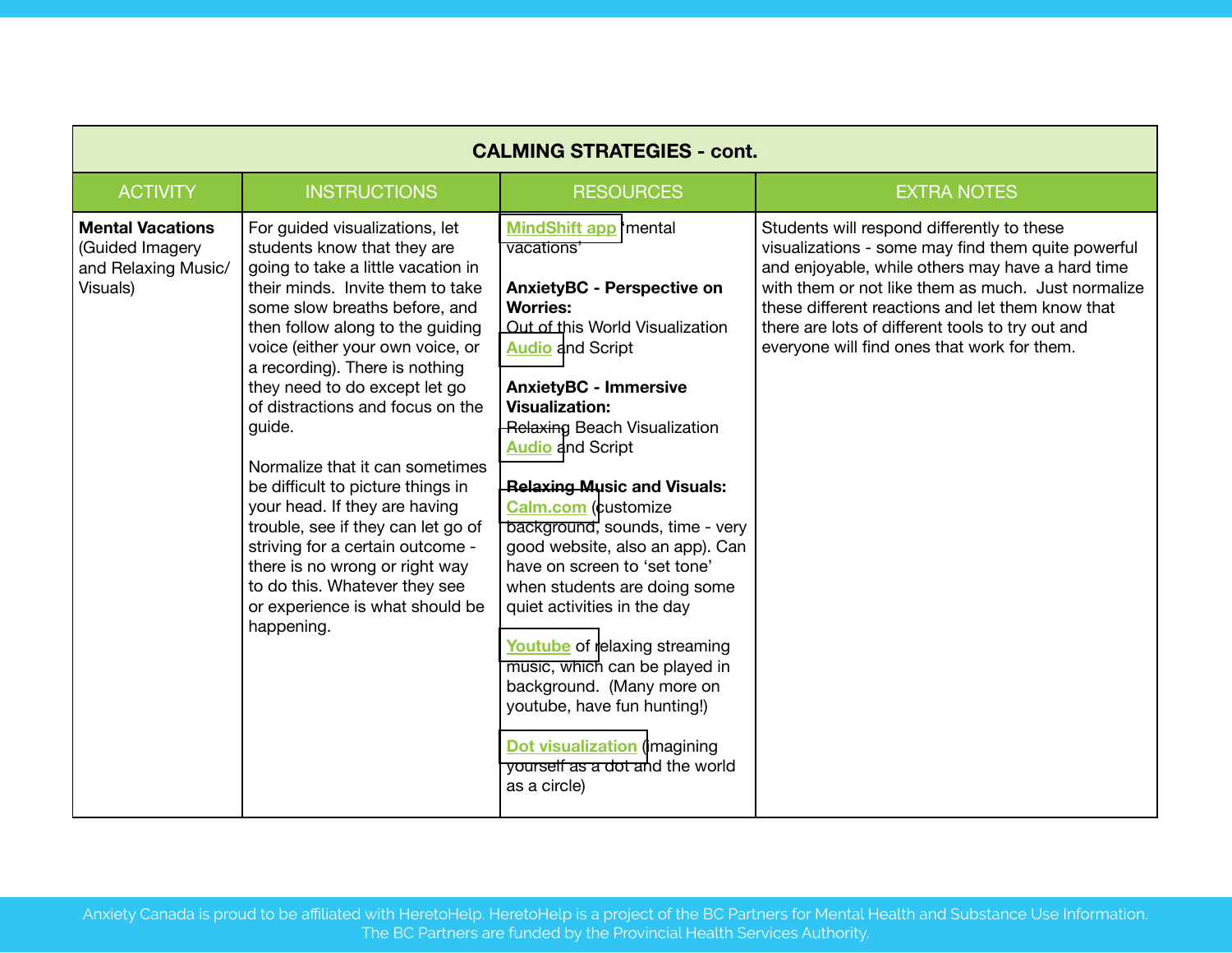| <b>CALMING STRATEGIES - cont.</b>                                            |                                                                                                                                                                                                                                                                                                                                                                                                                                                         |                                                                                                                                                                                                                                                                                                   |                                                                                                                                                                                                                                                                                                                                                                                                                                  |
|------------------------------------------------------------------------------|---------------------------------------------------------------------------------------------------------------------------------------------------------------------------------------------------------------------------------------------------------------------------------------------------------------------------------------------------------------------------------------------------------------------------------------------------------|---------------------------------------------------------------------------------------------------------------------------------------------------------------------------------------------------------------------------------------------------------------------------------------------------|----------------------------------------------------------------------------------------------------------------------------------------------------------------------------------------------------------------------------------------------------------------------------------------------------------------------------------------------------------------------------------------------------------------------------------|
| <b>ACTIVITY</b>                                                              | <b>INSTRUCTIONS</b>                                                                                                                                                                                                                                                                                                                                                                                                                                     | <b>RESOURCES</b>                                                                                                                                                                                                                                                                                  | <b>EXTRA NOTES</b>                                                                                                                                                                                                                                                                                                                                                                                                               |
| <b>Muscle Tense</b><br><b>Release</b><br>(Progressive Muscle)<br>Relaxation) | During this exercise you will<br>be focusing on one muscle<br>group at a time, squeezing and<br>then contracting it for about 10<br>seconds, and then totally letting<br>go of the muscle until it's loose<br>and relaxed. The most important<br>part of the exercise is noticing<br>the difference between the<br>feeling of tension and relaxation.<br>You can either lie down, or<br>recline in a comfortable chair<br>where your head is supported. | AnxietyBC - <b>Script</b> for full<br>instructions of body tense<br>and release exercise (long and<br>short version). Also check out<br>MindShift app for an audio<br>recording.<br>Youtube video of guided<br>progressive muscle relaxation<br>instructions, with nature shots<br>$(-6$ minutes) | <b>Additional instructions for students:</b><br>Take care not to hurt yourself while tensing your<br>muscles. You should never feel intense or shooting<br>pain while completing this exercise. Make the<br>muscle tension deliberate, yet gentle.<br>Isolating muscle groups can be tricky at first (e.g.<br>not tensing up shoulders when you are focusing on<br>tensing hands). But this will become easier with<br>practice. |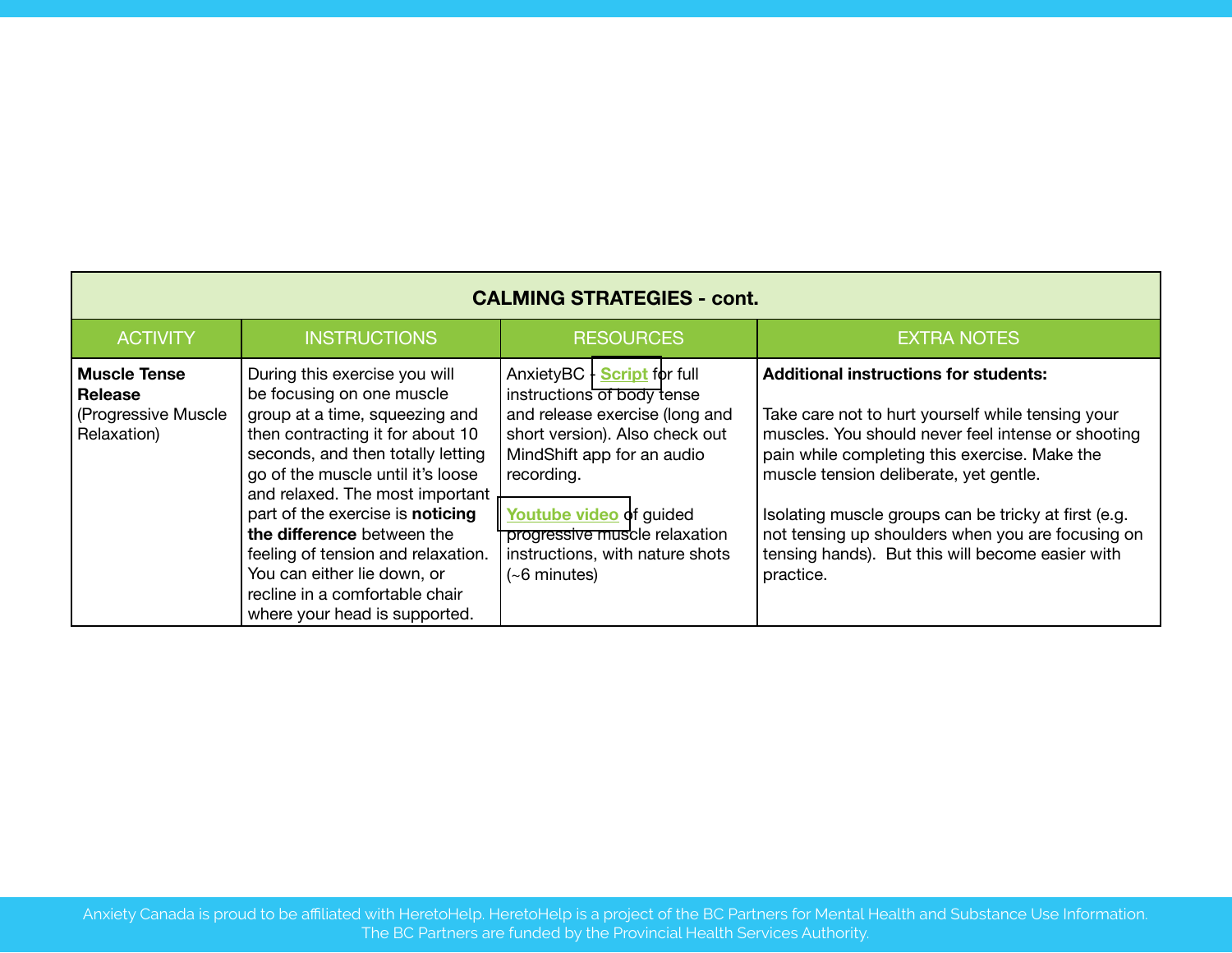### **MINDFUL ACTIVITIES**

**Overall Goal:** To help students centre and settle their attention, increase self-awareness, and be more present in the moment.

**Rationale:** Mindfulness involves intentionally attending to the present moment with acceptance. Evidence suggests that a regular mindful awareness practice can change how our body and brain respond to stress, and support self-reflection and self-regulation. During times of stress, activity increases in the amygdala, hypothalamus and anterior cingulate cortex (the areas of the brain that initiate the body's physiological stress response). At the same time, there is decreased activity in the prefrontal cortex (the thinking, creative, rational part of the brain). **Mindfulness seems to reverse this** – by increasing activity in the prefrontal cortex and decreasing the body's stress response. That means less of the stress-related neurochemicals surging through the body and causing trouble. See the **[mindfulnessinstitute.ca](http://www.mindfulnessinstitute.ca/mindfulness-in-education/)** for more information on mindfulness in education, the science, research, and a list of school-based programs.

| <b>ACTIVITY</b>                      | <b>INSTRUCTIONS</b>                                                                                                                                                                                                                                                                                                                                                            | <b>RESOURCES</b>                                                                                                                                                                                                                                                                                                                                                                                                                                                                                                                           | <b>EXTRA NOTES</b>                                                                                                                                                                                                                                                                                                                                                                                                                                                                        |
|--------------------------------------|--------------------------------------------------------------------------------------------------------------------------------------------------------------------------------------------------------------------------------------------------------------------------------------------------------------------------------------------------------------------------------|--------------------------------------------------------------------------------------------------------------------------------------------------------------------------------------------------------------------------------------------------------------------------------------------------------------------------------------------------------------------------------------------------------------------------------------------------------------------------------------------------------------------------------------------|-------------------------------------------------------------------------------------------------------------------------------------------------------------------------------------------------------------------------------------------------------------------------------------------------------------------------------------------------------------------------------------------------------------------------------------------------------------------------------------------|
| <b>Mindful breathing</b><br>activity | Mindful breathing is different<br>from calm or deep breathing<br>as the focus is NOT on<br>changing breathing rate to<br>induce relaxation, but instead,<br>to use the natural rhythm<br>of the breath as an anchor<br>to bring attention back to<br>your breath (and away from<br>distracting thoughts and<br>sensations).<br>Students are encouraged to<br>breath naturally. | <b>AnxietyBC - Script and</b><br>audio for Mindful Breathing.<br><b>See MindShift for audio</b><br>recordings of mindfulness<br>exercises.<br>Dr. Dzung Vo (BCCH) mindful<br>breathing <b>audiotracks</b><br>*many audio recordings of<br>guided meditations available,<br>including eating a raisin<br>mindfully, walking mindfully<br>etc.<br>For more information and<br>an idea of current news on<br>the topic, see recent <b>Article</b><br>on Mindfulness in Schools<br>(The Atlantic, Sept 2015). for<br>educators reference only* | If students could benefit from a more 'concrete'<br>sensation to focus on, you may want to have<br>students notice whether breath feels cool coming<br>in through nose, and warmer going out.<br>Here are some notes if you decide to do mindful<br>walking. When walking to or from school,<br>walking the dog, or anywhere, occasionally spend<br>a few minutes paying attention to how your feet<br>connect with and leave the ground. Feel your<br>muscles moving and supporting you. |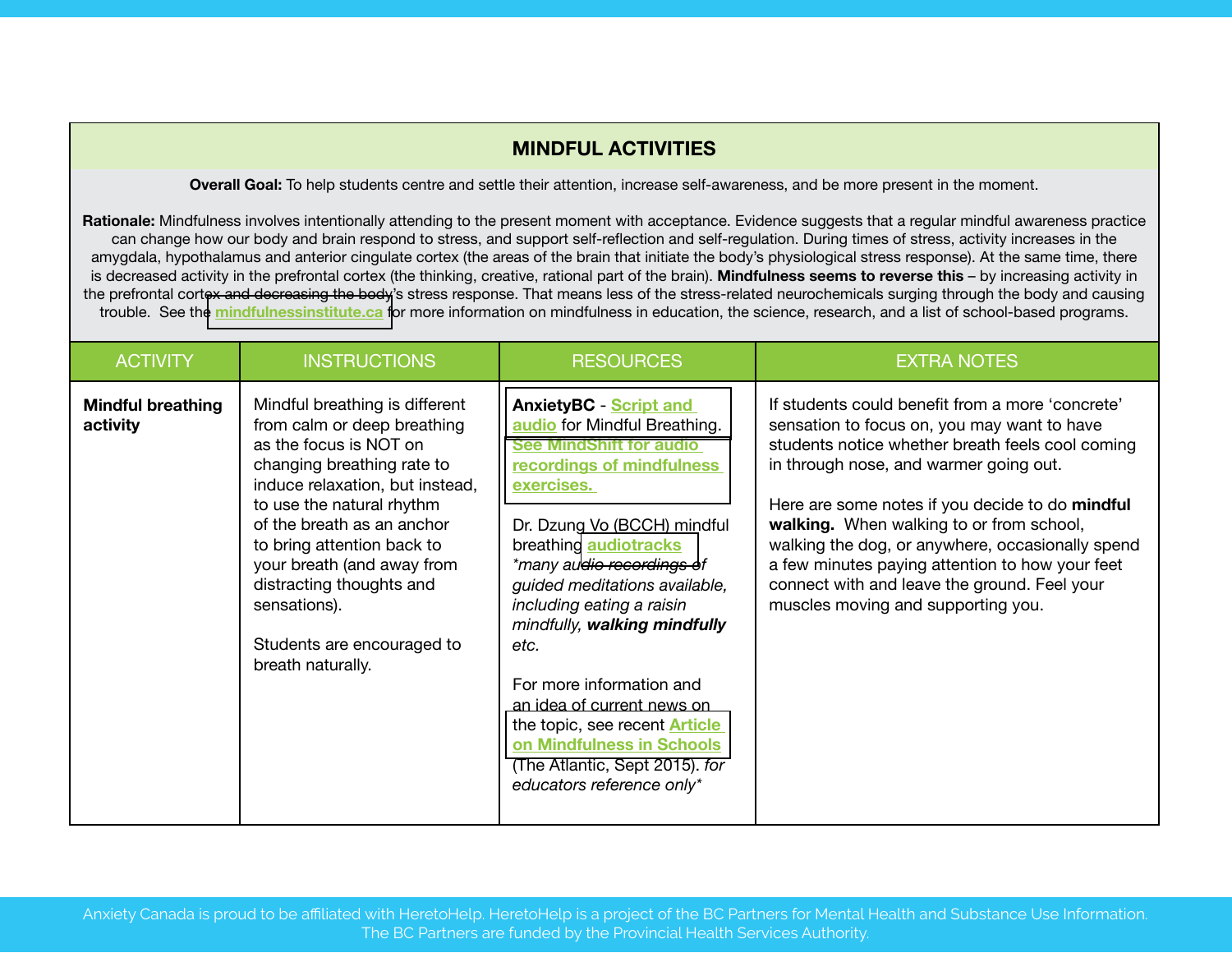| <b>MINDFUL ACTIVITIES - cont.</b> |                                                                                                                                                                                                                                                                                                                                                                                                                                                      |                                                                                                                                                                                                      |                                                                                                                                                                                                 |  |
|-----------------------------------|------------------------------------------------------------------------------------------------------------------------------------------------------------------------------------------------------------------------------------------------------------------------------------------------------------------------------------------------------------------------------------------------------------------------------------------------------|------------------------------------------------------------------------------------------------------------------------------------------------------------------------------------------------------|-------------------------------------------------------------------------------------------------------------------------------------------------------------------------------------------------|--|
| <b>ACTIVITY</b>                   | <b>INSTRUCTIONS</b>                                                                                                                                                                                                                                                                                                                                                                                                                                  | <b>RESOURCES</b>                                                                                                                                                                                     | <b>EXTRA NOTES</b>                                                                                                                                                                              |  |
| <b>Body Scan</b>                  | A body scan is a guided,<br>mindful activity to help<br>students shift their attention to<br>different parts of their bodies,<br>while noticing any sensations<br>(e.g., tingling, warmth,<br>pulsating, tightness etc.) they<br>experience, without labeling<br>them as good or bad.<br>This exercise is most effective<br>if students are lying down in<br>a comfortable position, but<br>can be done in a comfortable<br>seated position as well. | <b>AnxietyBC</b> Script and audio<br>for <b>Body Scan</b> and see<br>MindShift app for audio<br>recording.<br>Dr. Dzung Vo (BCCH) body<br>scan <b>Audio</b> (two versions, 10<br>min and 30 minutes) | <b>Additional Instructions:</b><br>Although you may feel sleepy or your mind may<br>drift while doing this exercise, the goal is to<br>try and remain alert and aware of the present<br>moment. |  |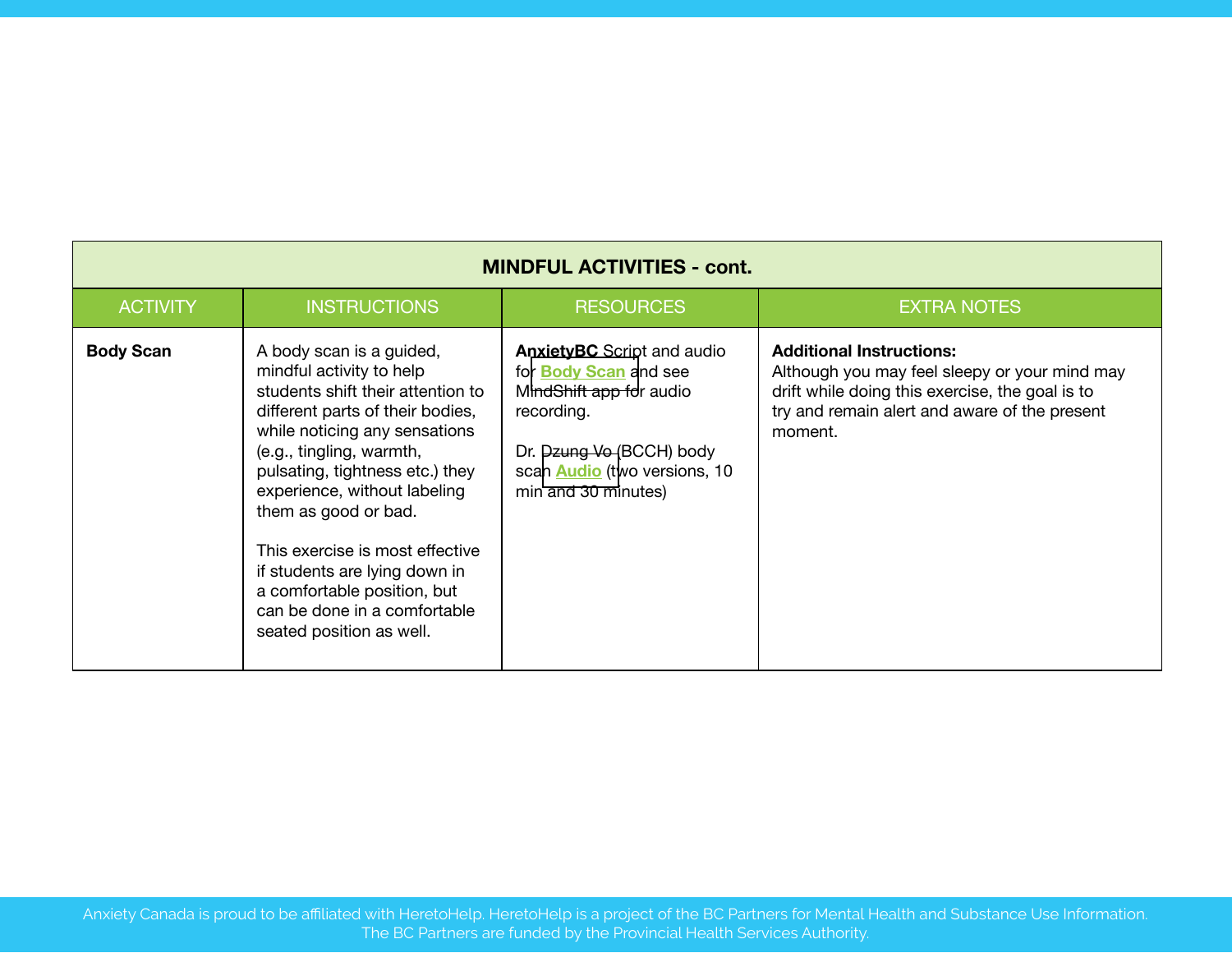| <b>MINDFUL ACTIVITIES - cont.</b>                       |                                                                                                                                                                                                                                                                                                                                                                                                                                                                                                                                                                                                      |                  |                                                                                               |  |
|---------------------------------------------------------|------------------------------------------------------------------------------------------------------------------------------------------------------------------------------------------------------------------------------------------------------------------------------------------------------------------------------------------------------------------------------------------------------------------------------------------------------------------------------------------------------------------------------------------------------------------------------------------------------|------------------|-----------------------------------------------------------------------------------------------|--|
| <b>ACTIVITY</b>                                         | <b>INSTRUCTIONS</b>                                                                                                                                                                                                                                                                                                                                                                                                                                                                                                                                                                                  | <b>RESOURCES</b> | <b>EXTRA NOTES</b>                                                                            |  |
| <b>Quick 5-4-3-</b><br>2-1 Grounding<br><b>Activity</b> | This is a quick mindful activity<br>that forces a spinning, anxious<br>mind to re-orient to the<br>present moment. Grounding<br>skills are helpful in managing<br>overwhelming or intense<br>emotions.<br>Ask students: What are<br>5 things you see in the<br>classroom?<br>4 things you can touch or<br>feel with your body (e.g., the<br>chair on my back, feet on the<br>floor, fingers on the table)?<br>3 things you hear (e.g., a car,<br>the clock, the humming of the<br>vent)?<br>2 things you smell or taste<br>(or like to smell and taste)?<br>And ask them to take<br>1 mindful breath |                  | This can be particularly good when a child is<br>feeling panicky or full of intense emotions. |  |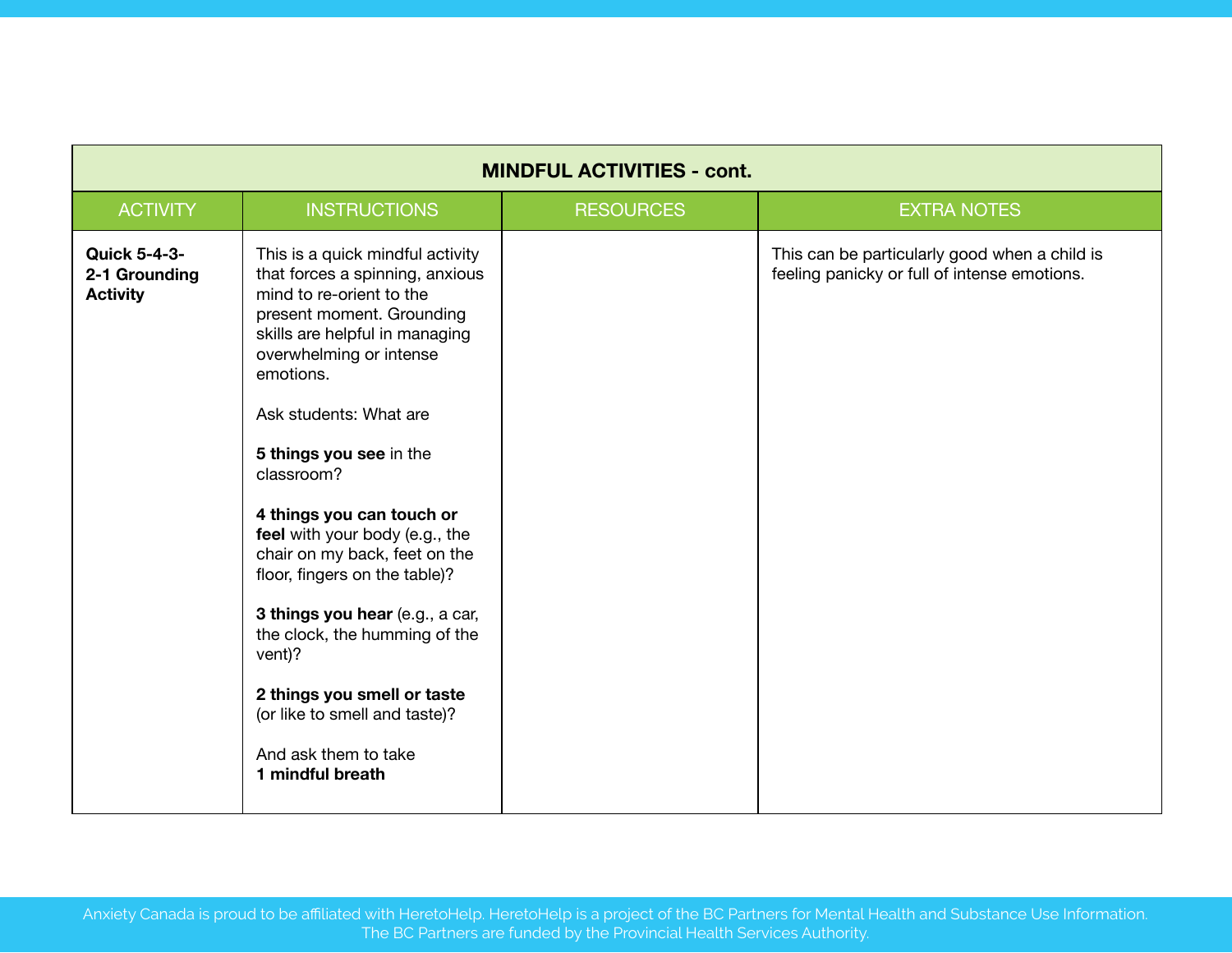# **SOOTHING/DISTRACTING ACTIVITIES**

**Overall Goal:** These activities are meant to help temporarily soothe or reduce one's intense or difficult emotions. By engaging in pleasant activities or redirecting one's attention on a meaningful, focused activity, we can combat the body's stress response by activating the relaxation response.

**Rationale:** Our bodies are designed to protect us from potential threats in our environment. However, sometimes the alarm goes off when there is no **real**  threat (like a false alarm - smoke detector going off when you burn a piece of toast - no real fire). The amygdala plays a big role in sounding the alarm that gets the body ready to defend itself by revving things up (e.g., increased heart rate and blood flow) so that we are prepared to fight, freeze, or run. But, being constantly on guard for danger feels horrible and exhausting. It can be helpful to learn strategies to calm and soothe ourselves by activating the "relaxation response" which counters the stress response. Engaging in activities that send your body the message that there is no immediate threat, calms the body's alarm system and enables us to think and attend more easily.

When our stress response is activated, it can also be helpful to intentionally put our focus on something else, such as a repetitive or mentally absorbing activity (e.g. puzzle, knitting) or an expressive activity (playing music, creating art). One of the worst things we can do when we're stressed or anxious is to passively sit around obsessing about how we feel. Instead, these distracting activities can shift our attention and energy, giving us time to settle and and ultimately more able to engage in learning.

Check the **[MindShift app](https://www.anxietycanada.com/resources/mindshift-app)** or **[AnxietyBC website](https://www.anxietycanada.com/)** for more ideas on Riding out Intense Emotions

| <b>ACTIVITY</b>                                                                                                   | <b>INSTRUCTIONS</b>                                                                                                                                                                                                                                                                                                                                                                                                                                                                                                                                                                                              | <b>RESOURCES</b>          | <b>EXTRA NOTES</b>                                                                                                                                                                                                                                                                                                                                                                                                                                                                                                      |
|-------------------------------------------------------------------------------------------------------------------|------------------------------------------------------------------------------------------------------------------------------------------------------------------------------------------------------------------------------------------------------------------------------------------------------------------------------------------------------------------------------------------------------------------------------------------------------------------------------------------------------------------------------------------------------------------------------------------------------------------|---------------------------|-------------------------------------------------------------------------------------------------------------------------------------------------------------------------------------------------------------------------------------------------------------------------------------------------------------------------------------------------------------------------------------------------------------------------------------------------------------------------------------------------------------------------|
| Self-Soothing - 5<br>senses (activities<br>related to our 5<br>senses: taste,<br>touch, smell, sight,<br>hearing) | Do things related to your 5 senses<br>that feel pleasant and soothing, and/<br>or bring some relief if you're in pain or<br>experiencing difficult emotions. We do<br>this naturally with babies: hold them<br>(touch); talk or sing to them (sound);<br>feed them (taste); make eye-contact<br>with them (sight); and hold them close<br>so they can smell us (scent). Different<br>things will be soothing or comforting<br>for different people. The goal is to<br>experiment with different activities<br>related to different senses to find out<br>what has the most soothing or calming<br>effect on you. | See page 16<br>for ideas. | Highlight the idea of engaging in these activities<br>mindfully. You want students to really notice what<br>they are seeing, hearing, tasting, etc. To really<br>notice and observe what they are experiencing.<br>Give some suggestions of soothing activities and<br>have students brainstorm some activities that<br>they may find comforting or soothing. Do some<br>activities together (e.g., drinking tea or eating<br>something or listening to music) and then have<br>them experiment with some on their own. |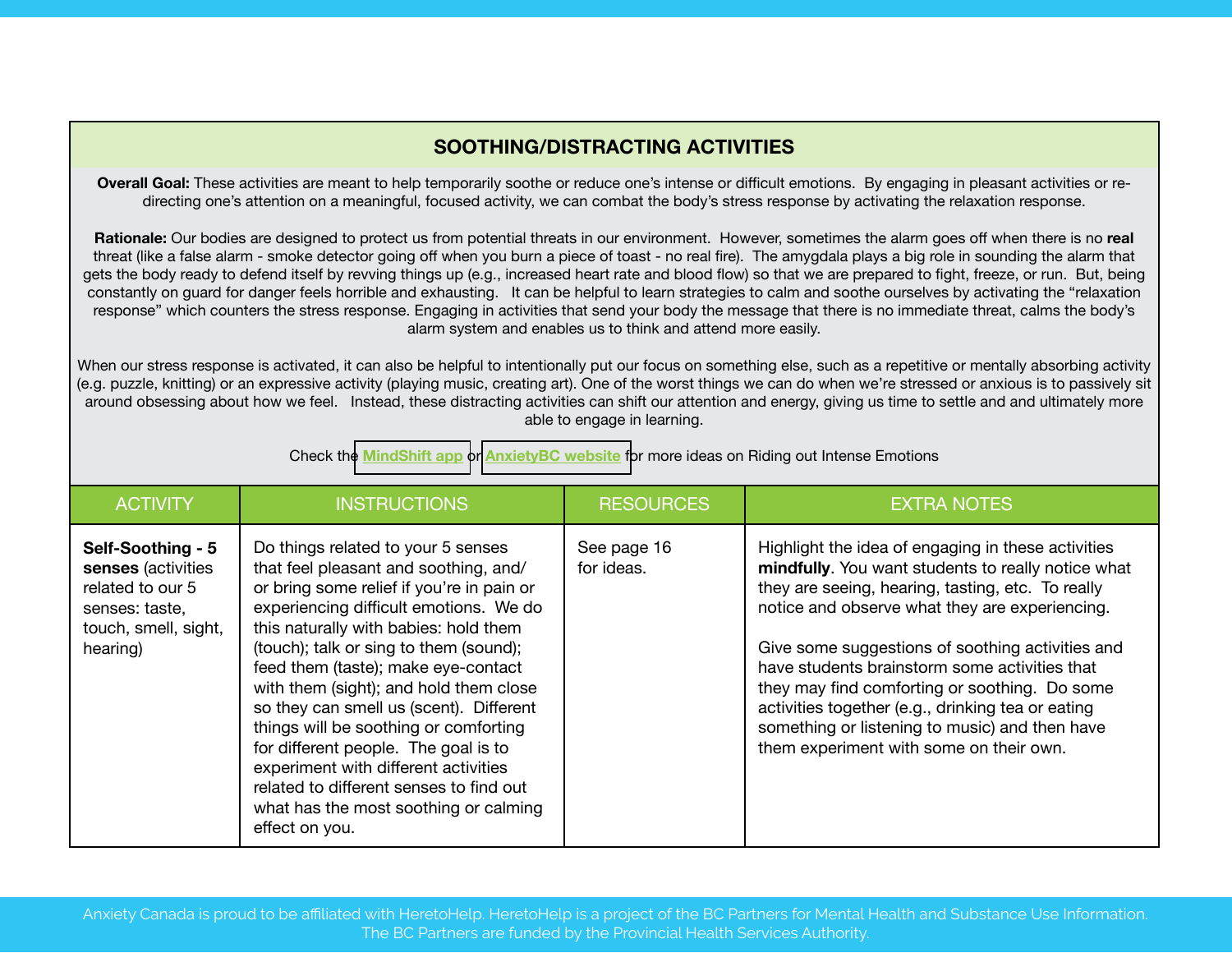| <b>SOOTHING/DISTRACTING ACTIVITIES - cont.</b>                                                                                      |                                                                                                                                                                                                                                                                                                                   |                                                                                                                                                                                                                 |                                                                                                                                                                                                      |  |
|-------------------------------------------------------------------------------------------------------------------------------------|-------------------------------------------------------------------------------------------------------------------------------------------------------------------------------------------------------------------------------------------------------------------------------------------------------------------|-----------------------------------------------------------------------------------------------------------------------------------------------------------------------------------------------------------------|------------------------------------------------------------------------------------------------------------------------------------------------------------------------------------------------------|--|
| <b>ACTIVITY</b>                                                                                                                     | <b>INSTRUCTIONS</b>                                                                                                                                                                                                                                                                                               | <b>RESOURCES</b>                                                                                                                                                                                                | <b>EXTRA NOTES</b>                                                                                                                                                                                   |  |
| <b>Artwork</b><br>Painting, drawing,<br>colouring, clay/<br>play doh, pottery,<br>carving, whittling,<br>beading, jewelry<br>making | Set up an "art/creation station" that<br>includes lots of activities for students<br>to experiment with. Have different<br>mediums available (paints, pencil<br>crayons, crayons, markers, play doh,<br>clay, beads, sands alive, instruments<br>and materials for carving). Encourage<br>students to experiment. | Free<br><b>Mandala printouts</b><br><b>Art Can Be Good</b><br><b>For Mental Health -</b><br><b>ARTICLE</b><br>(Article discussing<br>the impact of art<br>on well-being) for<br>educators reference<br>$only^*$ | Art can be a wonderful way to express emotions<br>that may be too difficult or vulnerable to put into<br>words. Of course, there are many ideas and<br>resources on using art as a therapeutic tool. |  |
| <b>Textiles</b><br>Sewing, knitting,<br>crochet                                                                                     | Provide students with a "textile station"<br>- which includes materials (e.g. yarn)<br>and instruments (crochet needles).                                                                                                                                                                                         |                                                                                                                                                                                                                 | Doing something rhythmic, methodical, and<br>repetitive can be quite soothing and meditative, and<br>can be taken anywhere.                                                                          |  |
| <b>Focus Activities</b><br>Cards, board<br>games, puzzles,<br>Lego                                                                  | Provide an assortment of games or<br>building materials that require sustained<br>attention.                                                                                                                                                                                                                      |                                                                                                                                                                                                                 |                                                                                                                                                                                                      |  |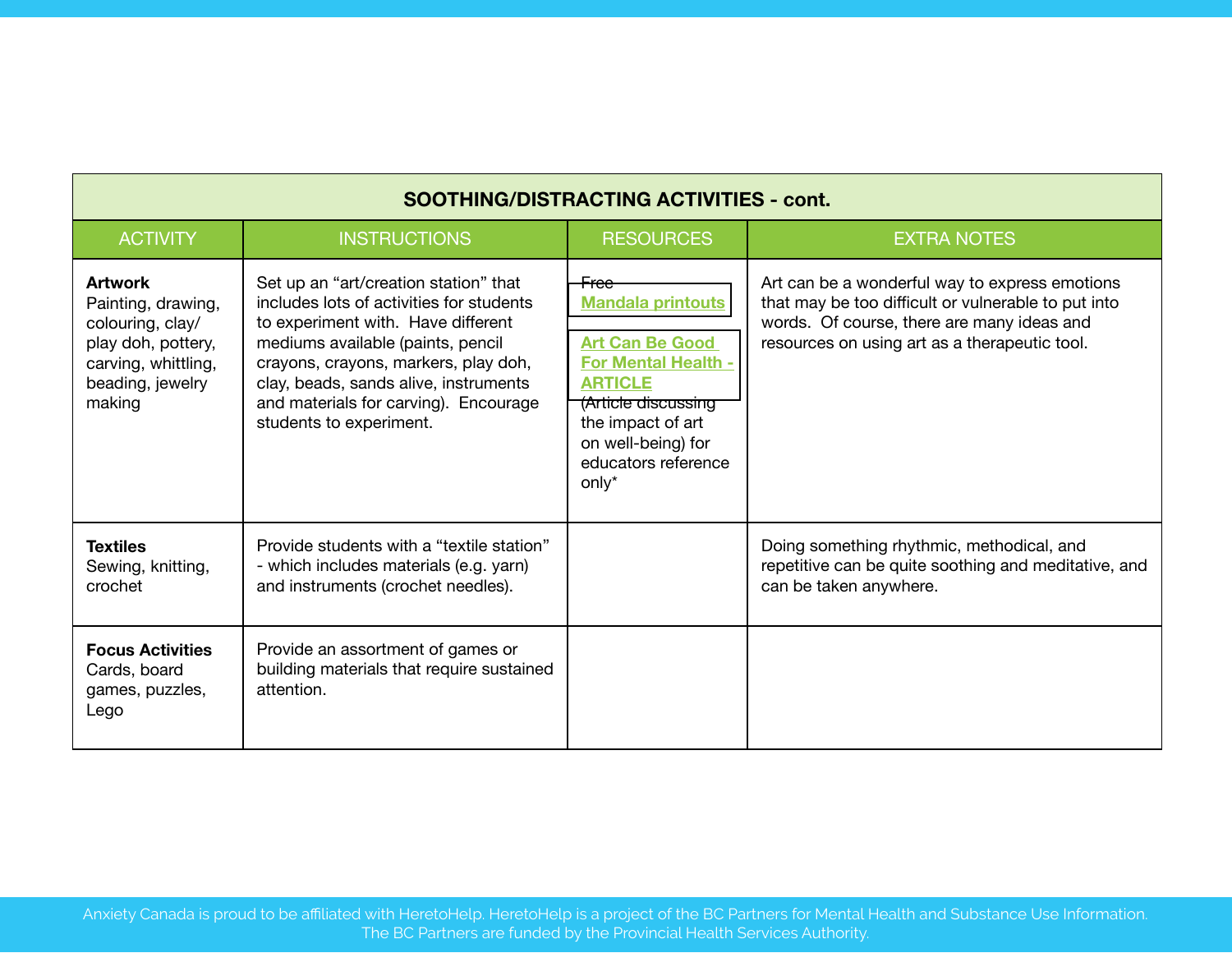# **SELF-REFLECTING ACTIVITIES**

**Overall Goal:** To provide students with the opportunity to reflect on their emotional state and gain some clarity about the things that may be bothering them, as well as a provide a chance to identify positives and create inspiration in their lives.

**Rationale:** Of course, our emotional state can affect our ability to learn. Difficult mood states (e.g., anxiety, sadness, or frustration) can understandably make it difficult to attend to tasks. When we are having an intense emotion it can absorb our attention and impact our behaviour. For example, if we are feeling upset we may withdraw; when frustrated, we may yell or slam doors. By providing students with a safe, private, non-judging channel to express thoughts and feelings (whether 'good' or 'bad'), we can potentially reduce the negative impact of challenging or overwhelming emotional states in the classroom. In addition, expressing gratitude for what one has and finding inspiration can help produce a more positive view of one's life and enhance emotional well-being.

| <b>ACTIVITY</b>                    | <b>INSTRUCTIONS</b>                                                                                                                                                                                                                                                                                                                                                                                                                                                                                                                                                                                                                                  | <b>RESOURCES</b>                                                                                                                                                                                                                                                                                                                                                                                                                                                                | <b>EXTRA NOTES</b>                                                                                                                                                                                                                                                                                                                                                                                                                                                                                                                                                                                                                                                                                                                                                                |
|------------------------------------|------------------------------------------------------------------------------------------------------------------------------------------------------------------------------------------------------------------------------------------------------------------------------------------------------------------------------------------------------------------------------------------------------------------------------------------------------------------------------------------------------------------------------------------------------------------------------------------------------------------------------------------------------|---------------------------------------------------------------------------------------------------------------------------------------------------------------------------------------------------------------------------------------------------------------------------------------------------------------------------------------------------------------------------------------------------------------------------------------------------------------------------------|-----------------------------------------------------------------------------------------------------------------------------------------------------------------------------------------------------------------------------------------------------------------------------------------------------------------------------------------------------------------------------------------------------------------------------------------------------------------------------------------------------------------------------------------------------------------------------------------------------------------------------------------------------------------------------------------------------------------------------------------------------------------------------------|
| <b>Self-Directed</b><br>Journaling | Write about things that are<br>impacting you and identify<br>your thoughts and feelings<br>related to those things. Write<br>about home, school, friends,<br>relationships, etc. Don't<br>censor what you write or<br>worry about spelling and<br>grammar, etc. Journaling<br>can give you insight into your<br>feelings and behaviours, and<br>help you better understand<br>why you feel the way you<br>do and why you act the way<br>you do. Journaling can also<br>help you get persp ective on<br>things that you are struggling<br>with, process upset events/<br>situation, record enjoyable<br>experiences, and problem-<br>solve stressors. | <b>Health Benefits of</b><br><b>Journalling - ARTICLE</b><br>(short article highlighting the<br>benefits of journaling) for<br>educators reference only*<br><b>Benefits of Journaling</b><br>on Stress Management -<br><b>ARTICLE</b><br>(another short article<br>highlighting the benefits of<br>journaling) for educators<br>reference only*<br><b>Journaling - Getting</b><br><b>Started</b><br>(steps and instructions for<br>journaling) for educators<br>reference only* | You can get creative and encourage students to<br>try art journaling - describing events/situations<br>and expressing thoughts and feelings through art<br>(e.g., drawing or making a collage from magazine<br>pictures)<br>Can be fun to have students pick out and<br>personalize a journal or review journal apps.<br>If students are struggling to come up with things<br>to write about or as a way to mix it up have them<br>complete the following sentence stems: "Today, I<br>hope" "Today, I am anxious about" "Today, I<br>feel"<br>*If during this exercise a student expresses issues<br>related to safety (such as self-harm, suicidality,<br>abuse, etc.) it will be important to follow-up.<br>Please notify and discuss protocol with your school<br>counsellor. |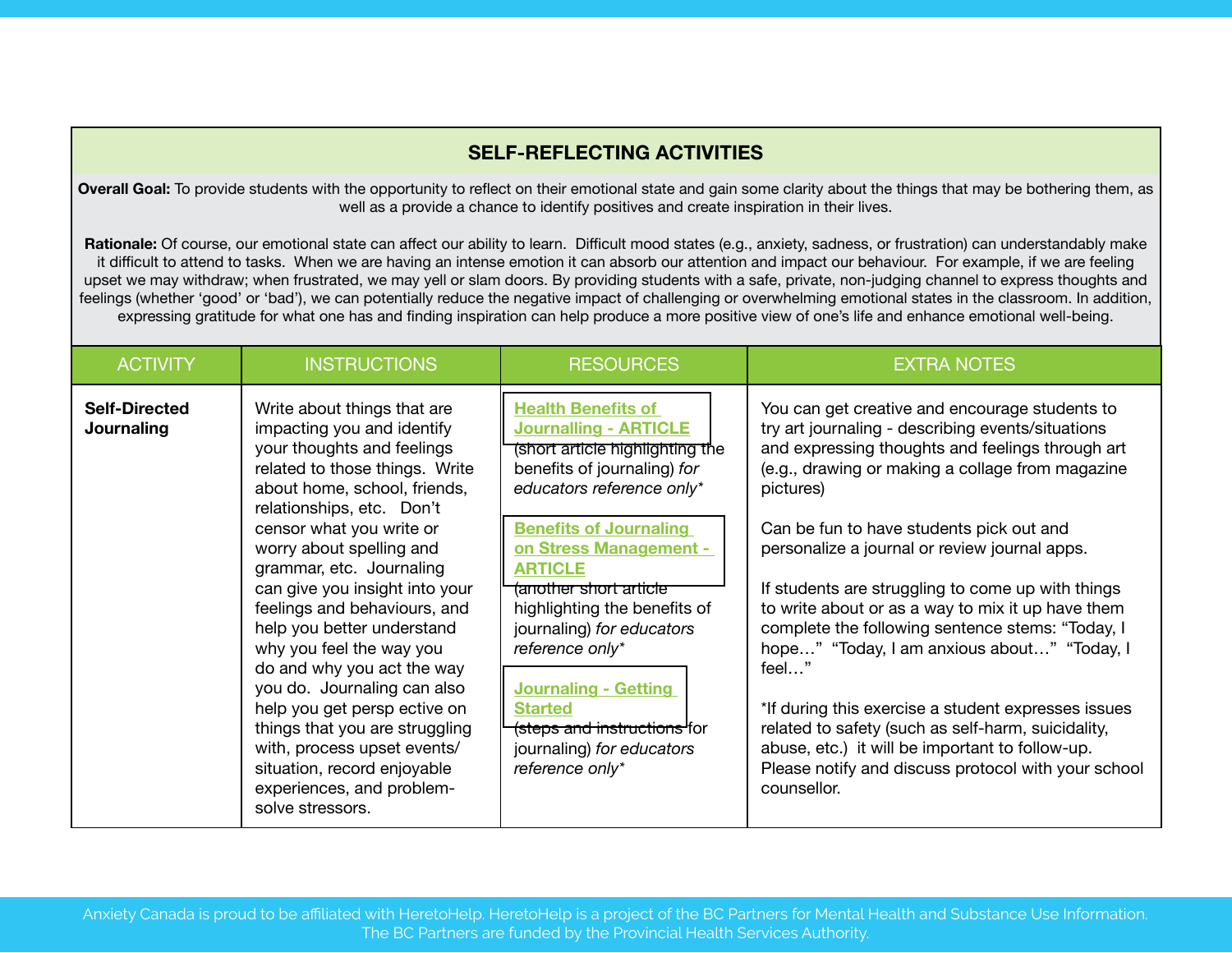| <b>SELF-REFLECTING ACTIVITIES - cont.</b> |                                                                                                                                                                                                                                                                                                                                                    |                                                                                                                                                                                                                                                                                                                                    |                                                                                                                                                                               |
|-------------------------------------------|----------------------------------------------------------------------------------------------------------------------------------------------------------------------------------------------------------------------------------------------------------------------------------------------------------------------------------------------------|------------------------------------------------------------------------------------------------------------------------------------------------------------------------------------------------------------------------------------------------------------------------------------------------------------------------------------|-------------------------------------------------------------------------------------------------------------------------------------------------------------------------------|
| <b>ACTIVITY</b>                           | <b>INSTRUCTIONS</b>                                                                                                                                                                                                                                                                                                                                | <b>RESOURCES</b>                                                                                                                                                                                                                                                                                                                   | <b>EXTRA NOTES</b>                                                                                                                                                            |
| <b>Emotional check-</b><br>ins/Mood Meter | Rate how you're feeling<br>emotionally.                                                                                                                                                                                                                                                                                                            | Have students experiment<br>with some apps.<br>Examples:<br><b>Mood Meter App</b><br><b>Mood Meter Teaching</b><br><b>Emotional Intelligence -</b><br><b>ARTICLE</b><br>(brief article on the science<br>behind a mood meter) for<br>educators reference only*<br><b>Feeling Wheel</b><br><b>Emotion Wheel - youth</b><br>friendly | The goal is to help students be more aware of their<br>emotions. This can be used in conjunction with<br>journaling.                                                          |
| <b>Gratitude Journal</b>                  | A gratitude journal involves<br>identifying 3 to 5 things you're<br>grateful for each day. You<br>can identify people, places,<br>moments and achievements<br>that make you happy. They<br>do not have to be big. Or<br>identify positive things you<br>have or have happened to you<br>or something someone did for<br>you or you did for others. | Have students check out<br>some of the gratitude journal<br>apps available.                                                                                                                                                                                                                                                        | This can be done as a group and individually.<br>Can be helpful to encourage students to reread<br>earlier entries to help them remember everything<br>they are grateful for. |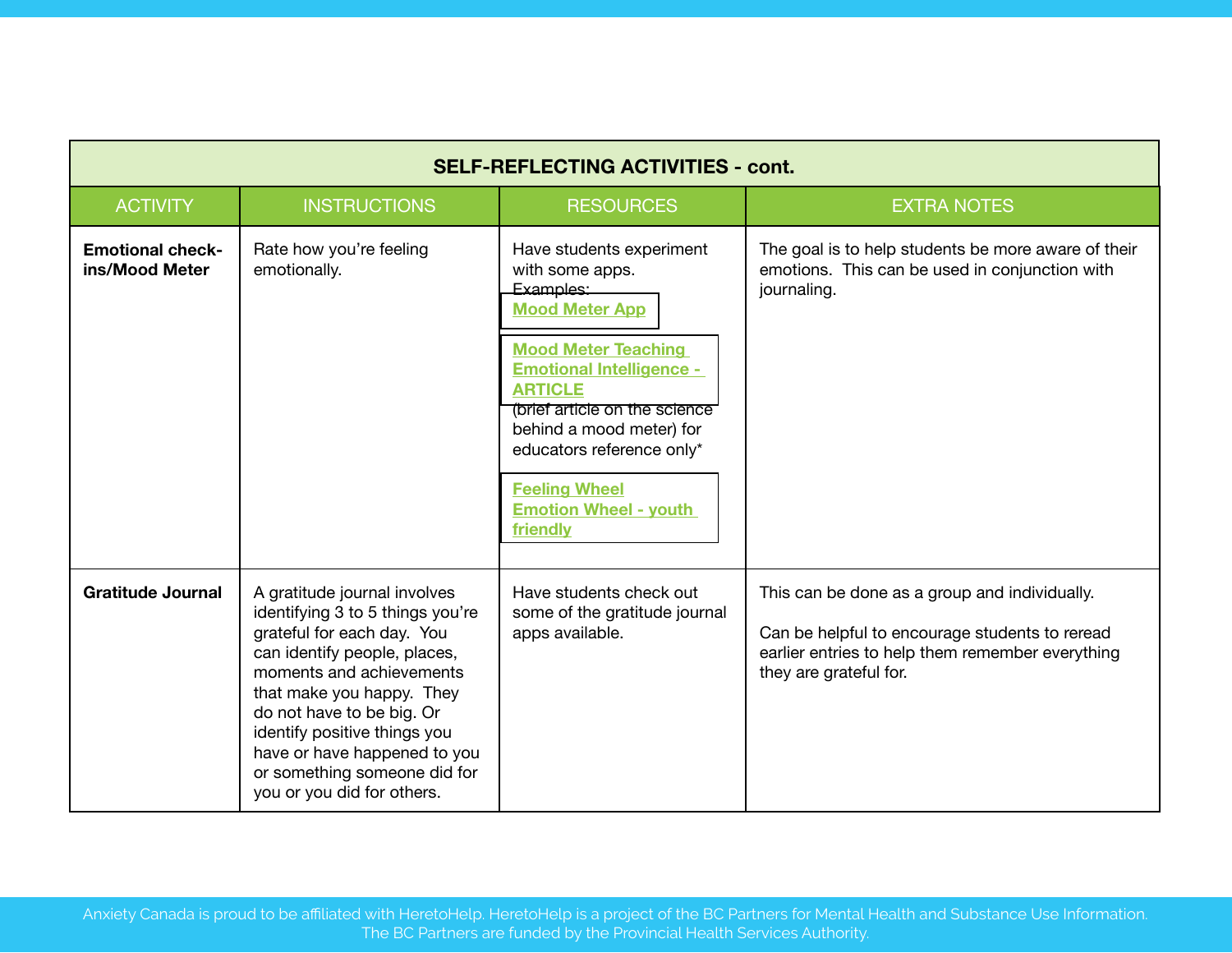| <b>SELF-REFLECTING ACTIVITIES - cont.</b> |                                                                                          |                                                                                                                                        |                                                                                                                                                                                                  |  |  |  |
|-------------------------------------------|------------------------------------------------------------------------------------------|----------------------------------------------------------------------------------------------------------------------------------------|--------------------------------------------------------------------------------------------------------------------------------------------------------------------------------------------------|--|--|--|
| <b>ACTIVITY</b>                           | <b>INSTRUCTIONS</b>                                                                      | <b>RESOURCES</b>                                                                                                                       | <b>EXTRA NOTES</b>                                                                                                                                                                               |  |  |  |
| Inspiration                               | Identify quotes that can lift<br>your mood and inspire you to<br>keep going.             | <b>MindShift app</b> "inspiration"<br>section<br><b>List of Inspirational Quotes</b><br><b>Inspirational Quotes for</b><br><b>Kids</b> | Have students collect and then share inspirational<br>quotes with each other.                                                                                                                    |  |  |  |
| <b>Quiet Reading</b>                      | Quiet reading on selected<br>topic related to mental health<br>and emotional well-being. |                                                                                                                                        | Reading about topics related to mental health can<br>help provide students with some insight around<br>mental health issues and can help them identify<br>things they may want to journal about. |  |  |  |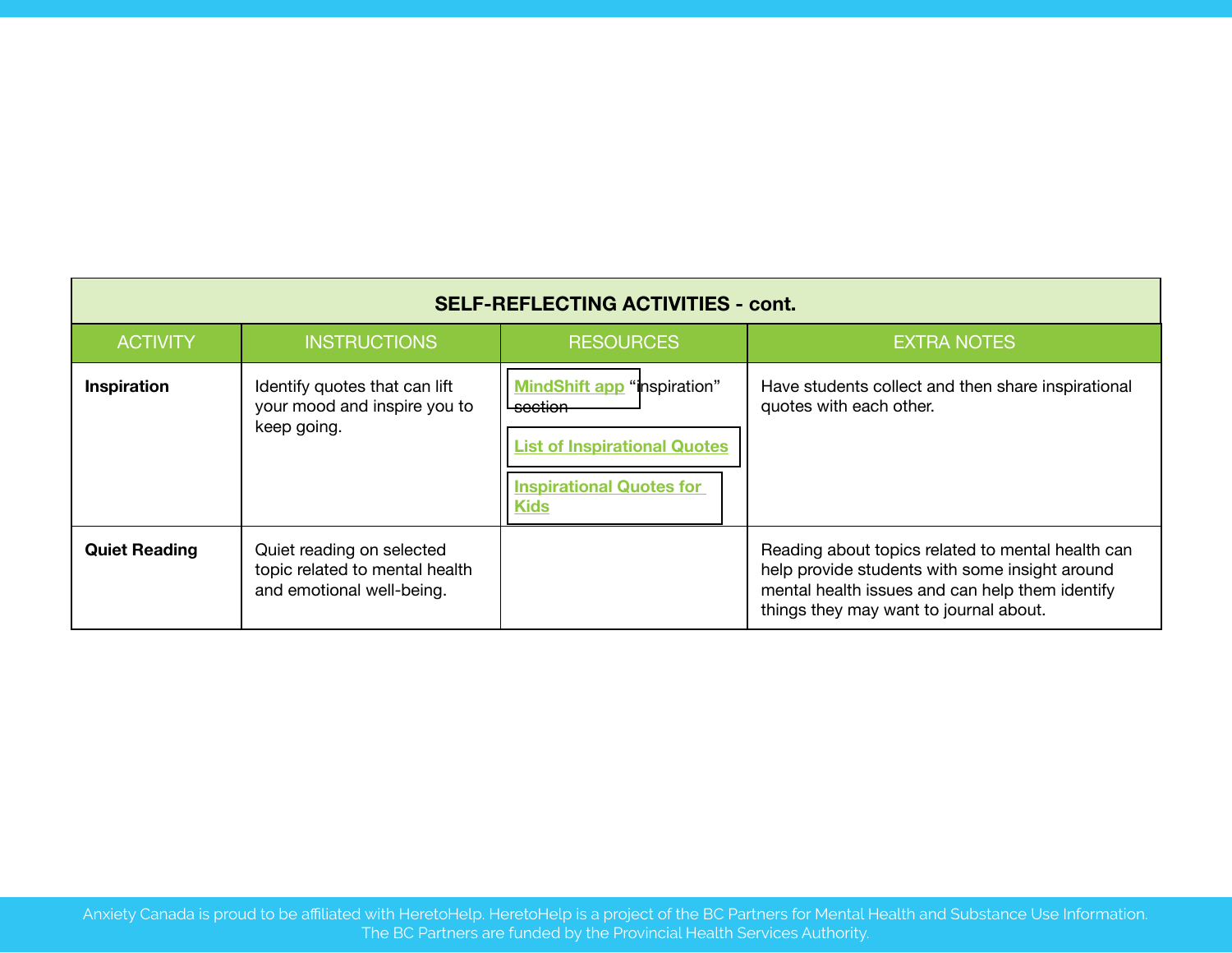# **WAKE-ME-UPS/ENERGY BOOSTERS & STRESS RELIEVERS**

**Overall Goal:** To wake-up the brain and increase energy levels, or expel excessive energy and reduce arousal levels.

**Rationale:** Physical activity can lead to two seemingly incompatible effects: 1) increased production of new and excitable brain cells (neurons) and 2) an overall calming effect on parts of the brain. Physical exercise produces lots of "excitable" neurons, especially in the hippocampus, an area of the brain involved in verbal memory and learning, which can enhance academic performance. Physical activity also leads to an increased production of neurons designed to release certain neurotransmitters (chemicals in the brain), which inhibit brain activity and have a quieting effect on the brain. This process allows us to recover faster from stress and reduces unnecessary anxiety. Given that anxiety impedes our cognitive functioning (e.g., trouble concentrating, problems with attention, poor memory), reduced levels of anxiety will enhance our ability to learn.

Physical activity can also increase your overall energy levels and combat lethargy and boredom, and ultimately improve your mood. Higher levels of energy and an improved emotional state can make it easier to focus on learning. (See references below)

| <b>ACTIVITY</b>                                                                                                                                                                                                              | <b>INSTRUCTIONS</b>                                                                                                                                                                                                                                                                                                                                                                                      | <b>RESOURCES</b>                                                                                                                                                                                                                                                                                                                                                                                                                                     | <b>EXTRA NOTES</b>                                                                                                                                                                                                                                                                                                                                                                                                                                                                                                                                                                                                                                                                                                                                                                                                                                                                                                                                                                                                                                                                   |
|------------------------------------------------------------------------------------------------------------------------------------------------------------------------------------------------------------------------------|----------------------------------------------------------------------------------------------------------------------------------------------------------------------------------------------------------------------------------------------------------------------------------------------------------------------------------------------------------------------------------------------------------|------------------------------------------------------------------------------------------------------------------------------------------------------------------------------------------------------------------------------------------------------------------------------------------------------------------------------------------------------------------------------------------------------------------------------------------------------|--------------------------------------------------------------------------------------------------------------------------------------------------------------------------------------------------------------------------------------------------------------------------------------------------------------------------------------------------------------------------------------------------------------------------------------------------------------------------------------------------------------------------------------------------------------------------------------------------------------------------------------------------------------------------------------------------------------------------------------------------------------------------------------------------------------------------------------------------------------------------------------------------------------------------------------------------------------------------------------------------------------------------------------------------------------------------------------|
| <b>Physical Activity/</b><br><b>Exercise</b><br>-Walking/Running<br>(brisk walk around<br>the block/light run<br>around the block)<br>-Dance (Dance,<br>Dance Revolution -<br>Wii or Xbox)<br>-Aerobic activities<br>-Sports | Research is not clear<br>on the exact amount<br>of exercise necessary<br>for producing benefits,<br>but students should<br>be encouraged to<br>participate in 10 to 20<br>minutes of physical<br>activity. Best to<br>choose something<br>they enjoy (dance,<br>sports, etc.) as more<br>likely to stick with<br>it. The goal is to try<br>to get their heart rate<br>going to get the most<br>benefits. | <b>Physical Activity for a</b><br><b>Health Brain - ARTICLE</b><br>(Explanation of the impact<br>of physical activity and the<br>body and brain and review of<br>the research on the impact<br>of exercise on learning) for<br>educators reference only*<br><b>How Exercise Can Calm</b><br><b>Anxiety - ARTICLE for</b><br>educators reference only*<br><b>Effects of Exercise on</b><br><b>Learning - ARTICLE for</b><br>educators reference only* | <b>Key Research Findings:</b><br><b>Exercise increases energy and improves mood.</b> For<br>example, experiments conducted at California State<br>University, showed that a brisk 10-minute walk increased<br>energy levels, which lasted up to two hours. And when<br>people continued to have daily 10-minute walks for three<br>weeks, their overall energy levels and mood were improved.<br>Regular physical activity has been linked to better<br>academic performance. Studies showed that participation<br>in regular physical activity was related enhanced<br>performance in perceptual skills, IQ, achievement, verbal<br>tests, mathematics tests, and memory.<br>A single session of physical activity has immediate benefits<br>on learning. Studies have found that single sessions<br>of physical activity (e.g., 15 minutes of walking) lead to<br>improved attention, better working memory, and increased<br>academic learning time and reduced off-task behaviors.<br>Greatest benefits appear to occur when exercise takes<br>place first thing in the morning. |